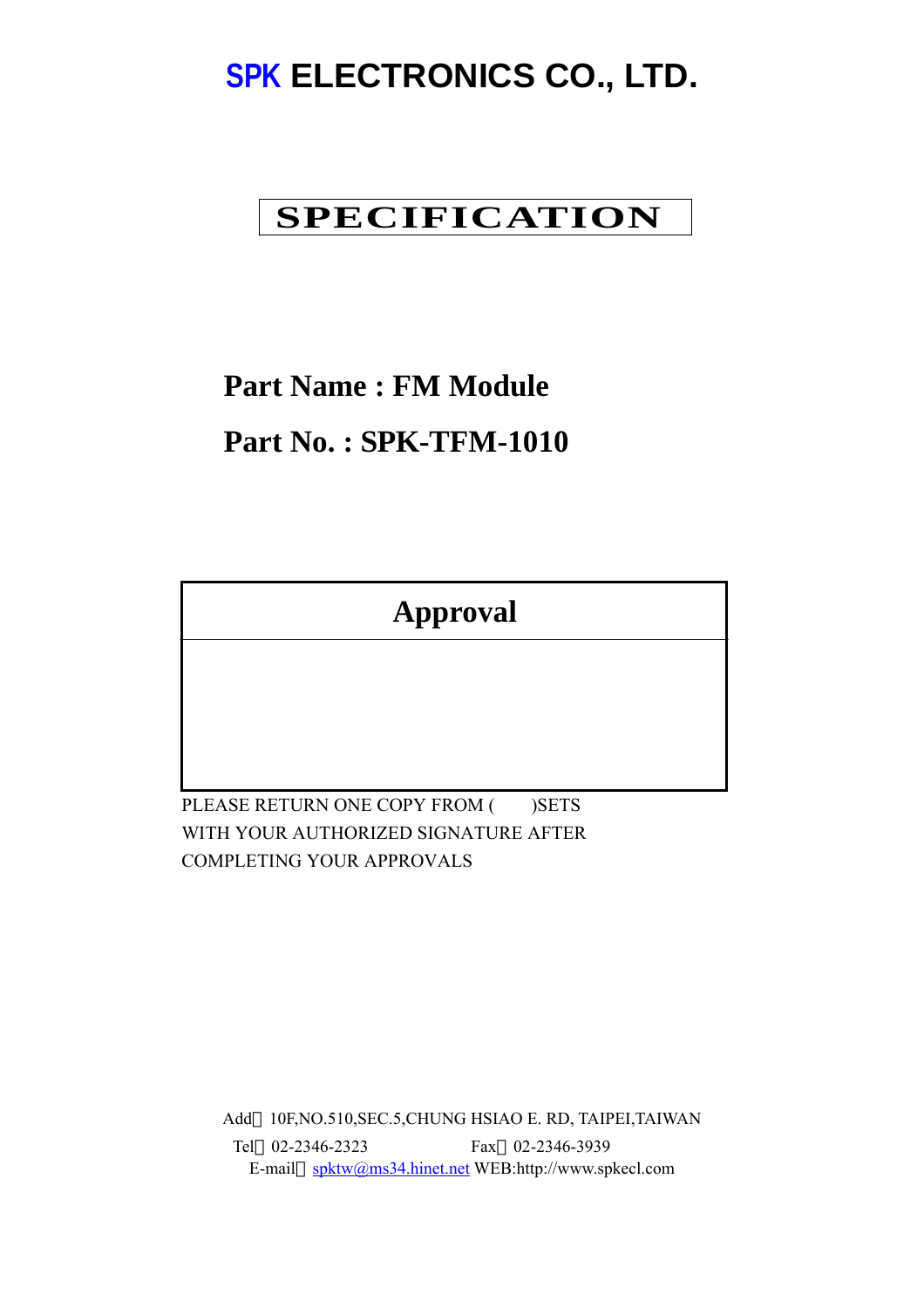|                                                     | <b>Product Specification</b> | <b>Model:</b><br><b>SPK-TFM-1010</b> |  |  |
|-----------------------------------------------------|------------------------------|--------------------------------------|--|--|
| ಧ್ಸSPK                                              | <b>FM Module</b>             | Page: 1 of 4                         |  |  |
| 1. SCOPE                                            |                              |                                      |  |  |
| This specification applies to FM Module             |                              |                                      |  |  |
| 2. DIMENSIONS                                       |                              |                                      |  |  |
| Specified by attached product outline specification |                              |                                      |  |  |
| $L = 11.2$ mm typ.                                  |                              |                                      |  |  |
| $W = 11.2$ mm typ.                                  |                              |                                      |  |  |
| Height = $2.2$ mm Max.                              |                              |                                      |  |  |
| 3. General Specifications                           |                              |                                      |  |  |

| No. | Item                         | <b>Spec</b>               |
|-----|------------------------------|---------------------------|
|     | <b>Frequency Range</b>       | $76 \sim 108 \text{ MHz}$ |
|     | <b>Operating Temperature</b> | $-20 \sim +70$            |
|     | <b>ANT</b> Input Impedance   | $50\Omega$ Unbalanced     |

#### 4. Test Modulation

| No.               | Item                       | Mono              | <b>Stereo</b>                             |  |
|-------------------|----------------------------|-------------------|-------------------------------------------|--|
|                   | <b>Modulation Frquency</b> | 1KHz, 22.5KHz/dev | 1KHz, 22.5KHz/dev<br>PILOT=10% fpil=19KHz |  |
|                   | RF Input level             | $60dB\mu V$       |                                           |  |
| $\mathbf{\Omega}$ | <b>TEST</b> frequency      | 98MHz             |                                           |  |

#### 5. DC Specification

| Item                       | <b>Test Condition</b> | Specification |     |            |    |
|----------------------------|-----------------------|---------------|-----|------------|----|
|                            |                       | <b>MIN</b>    | TVP | <b>MAX</b> |    |
| Supply Voltage (Vcc)       | Off station           |               |     | 3.6        |    |
| <b>Consumption Current</b> | $\blacksquare$        | 10.0          |     | -60        | mA |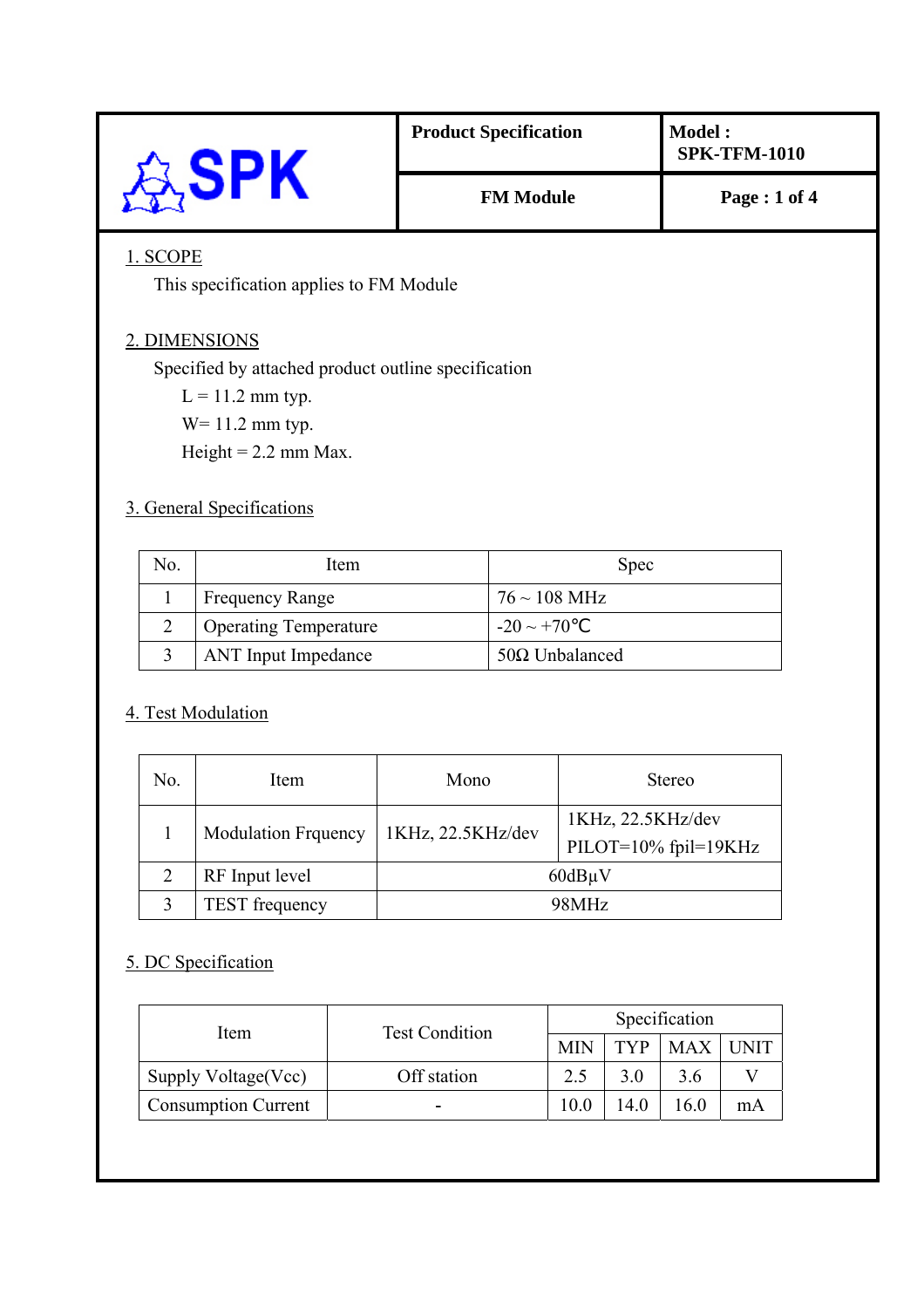|                             |                             |                           | <b>Product Specification</b>    |                |               | <b>Model:</b>  | <b>SPK-TFM-1010</b> |  |
|-----------------------------|-----------------------------|---------------------------|---------------------------------|----------------|---------------|----------------|---------------------|--|
| <b>SPK</b>                  |                             | <b>FM Module</b>          |                                 |                |               | Page: 2 of 4   |                     |  |
| 6. Electrical Specification |                             |                           |                                 |                |               |                |                     |  |
|                             |                             |                           |                                 |                | Specification |                |                     |  |
| No.                         |                             | Item                      | <b>Test Condition</b>           | <b>MIN</b>     | <b>TYP</b>    | <b>MAX</b>     | <b>UNIT</b>         |  |
|                             |                             |                           | 76.0 MHz                        |                | 8             | 15             | $dB\mu V$           |  |
| $\mathbf{1}$                |                             | <b>Usable Sensitivity</b> | 98.0 MHz                        | ÷.             | 8             | 15             | $dB\mu V$           |  |
|                             | (S/N 30dB)                  |                           | 106.0 MHz                       | $\overline{a}$ | 8             | 15             | $dB\mu V$           |  |
| $\overline{2}$              | S/N Ratio                   |                           | with B.P.F<br>300Hz to<br>15KHz | 54             | 60            |                | dB                  |  |
| 3                           | Distortion                  |                           | with B.P.F<br>300Hz to<br>15KHz |                | 0.2           |                | $\frac{0}{0}$       |  |
| $\overline{4}$              | <b>Audio Output Voltage</b> |                           | 1KHz,<br>22.5KHz/dev            |                |               | 115            | mVr                 |  |
| 5                           | 3dB Limiting                |                           | 90.0 MHz                        |                | 12            | 20             | dB                  |  |
| 6                           | IF Rejection                |                           | 90.0 MHz                        | 60             | 70            |                | dB                  |  |
| $\overline{7}$              | Image Rejection             |                           | 90.0 MHz                        | 24             | 28            | $\overline{a}$ | dB                  |  |
| 8                           | Stereo Separation           |                           |                                 | 30             |               | $\blacksquare$ | dB                  |  |

| TUHIIIIIAI TVU. | TVALLIC        | DUSUIPHUIL                                  |
|-----------------|----------------|---------------------------------------------|
|                 | <b>ANT</b>     | RF input                                    |
| $\overline{2}$  | N.C.           |                                             |
| 3               | Left Out       | Left chanel audio output                    |
| 4               | Right Out      | Right chanel audio output                   |
| 5               | <b>GND</b>     |                                             |
| 6               | Vcc            |                                             |
| 7               | Write/Read     | write/ read control input for the 3Wire Bus |
| 8               | <b>Busmode</b> | Bus mode select input                       |
| 9               | Clock          | Bus clock line input                        |
| 10              | Data           | Bus data line input / output                |
|                 |                |                                             |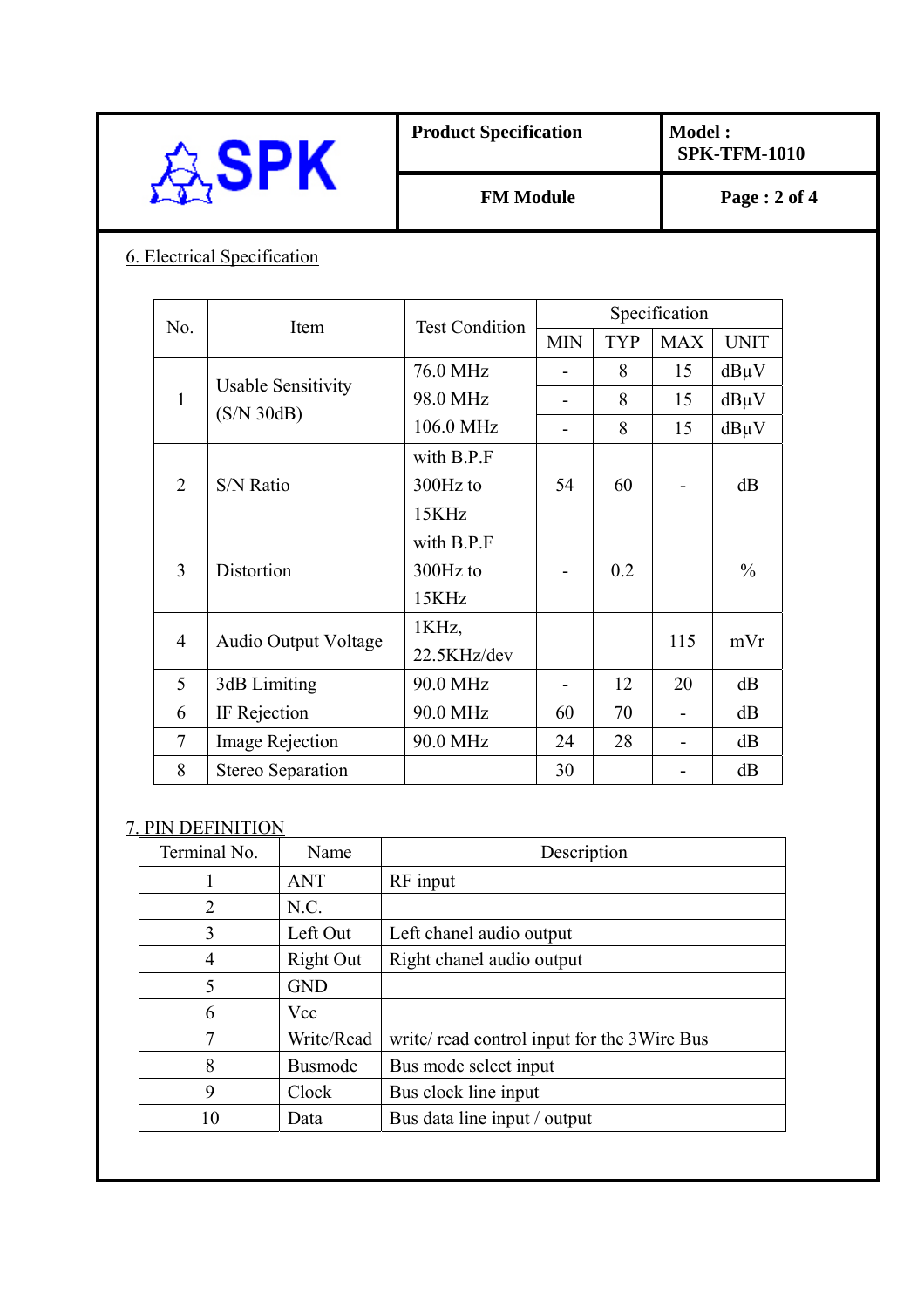